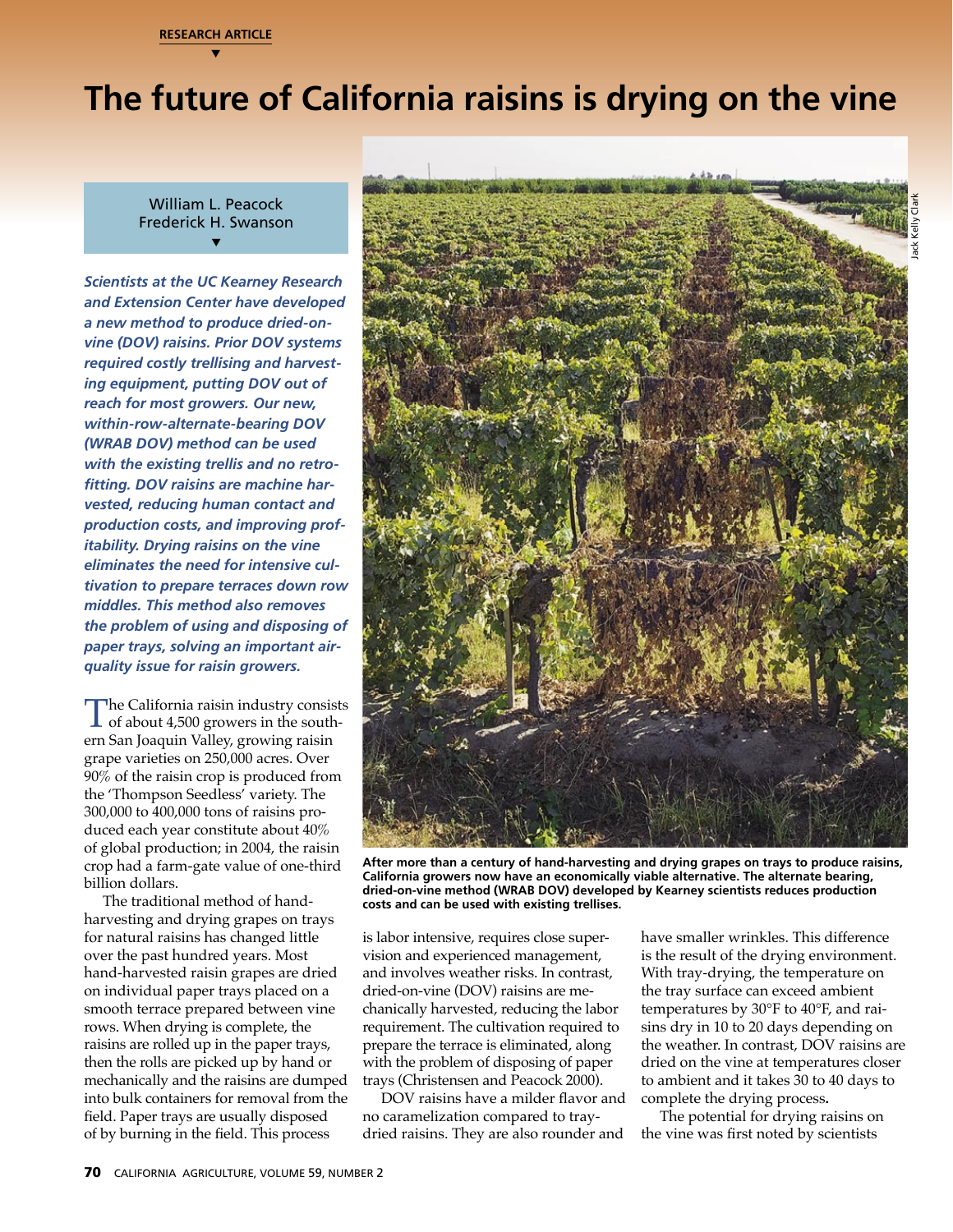working at the UC Kearney Research and Extension Center (KREC) in 1965. Since then, a number of DOV systems have been developed by UC researchers and growers. These systems, however, require expensive trellising and harvesting equipment that excludes many growers from producing DOV raisins **(**Christensen 2000).

We developed a DOV raisin method at KREC that has opened the door for growers to produce DOV raisins. The method is based on the separation of fruiting canes and renewal shoots alternating between vine sections down the vineyard row. We call the method "within-row-alternate-bearing dried-on-vine" (WRAB DOV).

WRAB DOV is applicable to all raisin trellises, and raisins are harvested from the vine using a canopy shaker wine-grape harvester. Prior DOV systems, such as south side, overhead and open gable, required expensive trellising and harvesting equipment. Start-up costs were prohibitive for most growers, especially during the recent economic down cycle. However, the WRAB DOV method can be used with the existing trellis and no retrofitting.

Research began on the WRAB DOV method in 1999 at KREC. We compared WRAB DOV and traditional tray-drying, measuring yield, raisin quality and harvest costs over 4 consecutive years. Canopy management, summer pruning and harvesting techniques were developed for WRAB DOV. Various trellis widths were evaluated to determine the impact of trellis expansion on yield and vine capacity.



*Above,* **dried-on-vine raisins can be mechanically harvested with a wine grape harvester.** *Below***, hand-harvesting requires much higher costs for labor, paper tray disposal and preparation of clean middle rows.**

### **Production and canopy management**

We established a trial plot at KREC for the dual purposes of comparing WRAB DOV production with traditional tray-drying and evaluating various canopy-management techniques. It was located in a mature raisin block trellised with a cross-arm (18 inches and two wires) and 7-foot stakes. The experimental design was a completely randomized block with

six blocks (replications) and four treatments, and using five vine plots. The three middle vines within the five vine plots were used for data collection. Treatments were WRAB DOV with: (1) no canopy management; (2) shoot thinning; (3) shoot thinning plus shoot positioning; and (4) control, traditional tray-drying. Statistical analysis was by ANOVA using least significant difference for treatment mean separation.

All DOV and tray-drying treatments were pruned to five fruiting canes and six renewal spurs. Fruiting canes were 12 to 15 nodes in length. Canes on the tray-drying treatments were tied in the traditional fashion, and canes on DOV were tied using the within-row alternate-bearing system**.**

Shoot thinning DOV treatments occurred in mid-April

and consisted of retaining eight shoots on the renewal side of the vine to become the next year's fruiting canes. Shoots were selected based on their location. The goal was to establish a clear division between the renewal side and fruiting side of the head (trunk). Shoot positioning occurred in late May, around berry set, and consisted of wrapping or twirling five of the shoots that had been retained on the renewal side during the

> shoot-thinning operations (the next year's fruiting canes) down support wires.

# **Yields similar, grades higher**

We found no significant differences between the yields of WRAB DOV and tray-drying for each of 4 consecutive years. The average yield during that 4-year period was 2.7 tons per acre for the WRAB DOV treatment compared with 2.8 tons per acre for the tray-dried treatment.

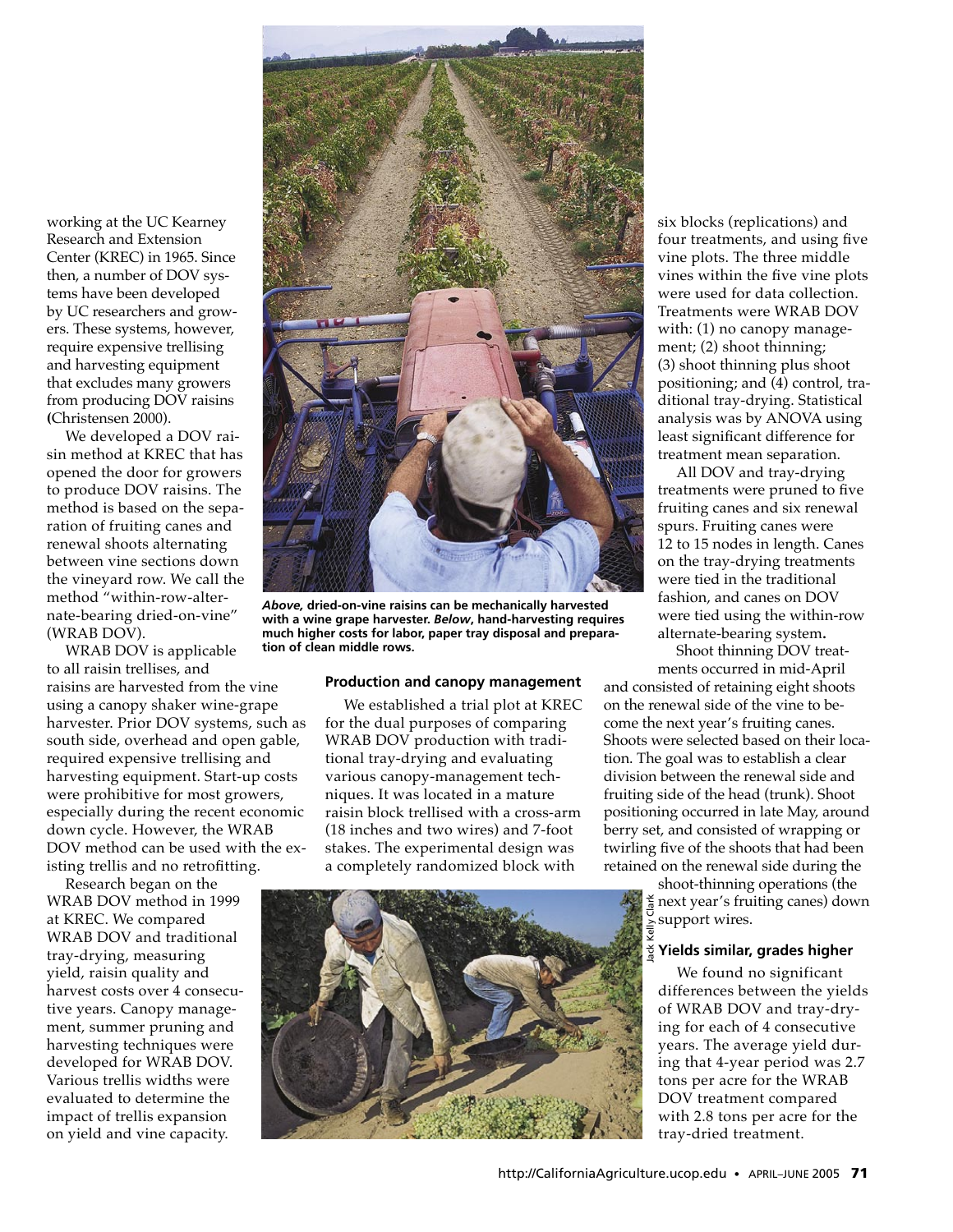

*Left***, with the traditional method, fruiting canes of 'Thompson Seedless' vines are tied in both directions.**  *Right***, with WRAB DOV, fruiting canes and renewal sections alternate down the vine row.**

DOV raisins graded higher than tray-dried raisins when at the same fruit maturity. To compare grades, we picked tray-dried fruit on Aug. 21, 2003, and spread it on paper trays. That same day WRAB DOV vines were summerpruned to initiate drying on the vine. Fruit maturity was measured prior to harvest by collecting 150 berries from each treatment, juicing and then measuring soluble solids in degrees Brix (°Brix) with a refractometer. Raisin quality was determined as percentages at "B or better" (BorB) grade, "substandard" grade (sstd.) and mold (mold). Raisin samples were submitted to the U.S. Department of Agriculture's Agricultural Marketing Service in Fresno for testing. The raisin grades were 63% B or better for WRAB DOV raisins and 36% B or better for tray-dried, a 43% improvement in grade (table 1).

Shoot thinning of WRAB DOV vines separated the fruiting and renewal areas, reduced shoot congestion and facilitated summer pruning. Shoot thinning also enhanced the development of the flower cluster primordia of retained shoots as reflected in the increase in cane fruitfulness the following year (table 2).

The cluster begins as a flower cluster primordia that forms in the bud during the preceding season. This process begins in April and continues through the summer. The early season, beginning about bloom, is a crucial period that determines whether tissue differentiates into flower clusters or into tendrils. Climate, along with the carbohydrate nutrition of the bud, plays an important role. Seasonal variation in vine fruitfulness can usually be attributed to climate conditions in May of the previous year. It can also be attributed to cultural practices during the previous year that affected light and temperature within the canopy and carbohydrate flux in the vine (Williams 2000).

In our research, shoot thinning in-

creased fruitfulness in years when climatic conditions were less than ideal for flower cluster differentiation. We believe that the increased cane fruitfulness that resulted from shoot thinning was the effect of improved carbohydrate nutrition in the retained shoots.

Shoot positioning did not affect cane fruitfulness. However, the shoot positioning placed fruiting canes out of harm's way so that the skirt of the canopy could be hedged higher prior to summer pruning. This positioning facilitated winter pruning and tying.

# **Trellis expansion**

Raisins will not dry on trays unless they are fully exposed to sunlight, and this puts serious constraints on the trellis design and vineyard layout. A wide trellis or narrow row-spacing results in shading of the terrace on which fruit is placed on trays to dry. To increase yields, raisin trellises have gotten a little larger over the years, but not much. Research at KREC has demonstrated that raisin yields will improve 15% to 20% with a 7-foot vertical trellis compared with a 6-foot vertical trellis (Kasimatis 1976). In addition, a small cross-arm (18 to 24 inches) can also improve yields and fruit maturity. But, if the trellis size is increased much more than that and row middles become shaded, the raisins will not dry. Because of trellis limitations imposed by tray-drying, raisin growers have not been able to capitalize on new trellis and canopy management systems. With DOV production, they now can.

**Teatment**<br> **Examples the standard tray-dried and the standard tray-dried 18 0.10 36 11<br>
2007 36 11<br>
2007 36 11<br>
2007 36 11<br>
2007 36 11<br>
2007 36 11<br>
2007 4 impy was the effect of WRAB DOV raisin production. The trial<br>
200** In 2002, we began evaluating the effect of different trellises (vertical and "T" trellises) on 'Thompson Seedless' WRAB DOV raisin production. The trial was located at KREC in a 2.5-acre block of mature 'Thompson Seedless'. The vineyard block was originally trellised with 7-foot stakes and 1.5-foot crossarms with two support wires, but was retrellised to accommodate this experiment. The experiment was designed as

**TABLE 1. Quality of WRAB DOV raisins compared with other methods at same fruit maturity, summer pruning and tray harvest (8/21/2003) Fruit Raisin quality Treatment maturity Mold BorB\* Sstd.†** *°Brix . . . . . . . . .% . . . . . . . . .* Control: standard tray-dried 18 0.10 36 11 DOV: Shoots thinned & positioned 18 0.30 63 5 Shoots thinned only 17 0.20 48 4 No canopy management 17 0.30 57 4 Mean separation — LSD  $_{05}$ <sup>‡</sup> ns ns 17 ns

\* BorB = B or better. USDA maturity standard for (must grade 35% or above to pass).

† Sstd = substandard. USDA standard for maturity (grades below 17.1%).

 $\pm$  LSD<sub>05</sub> = least significant difference with a confidence of 95%.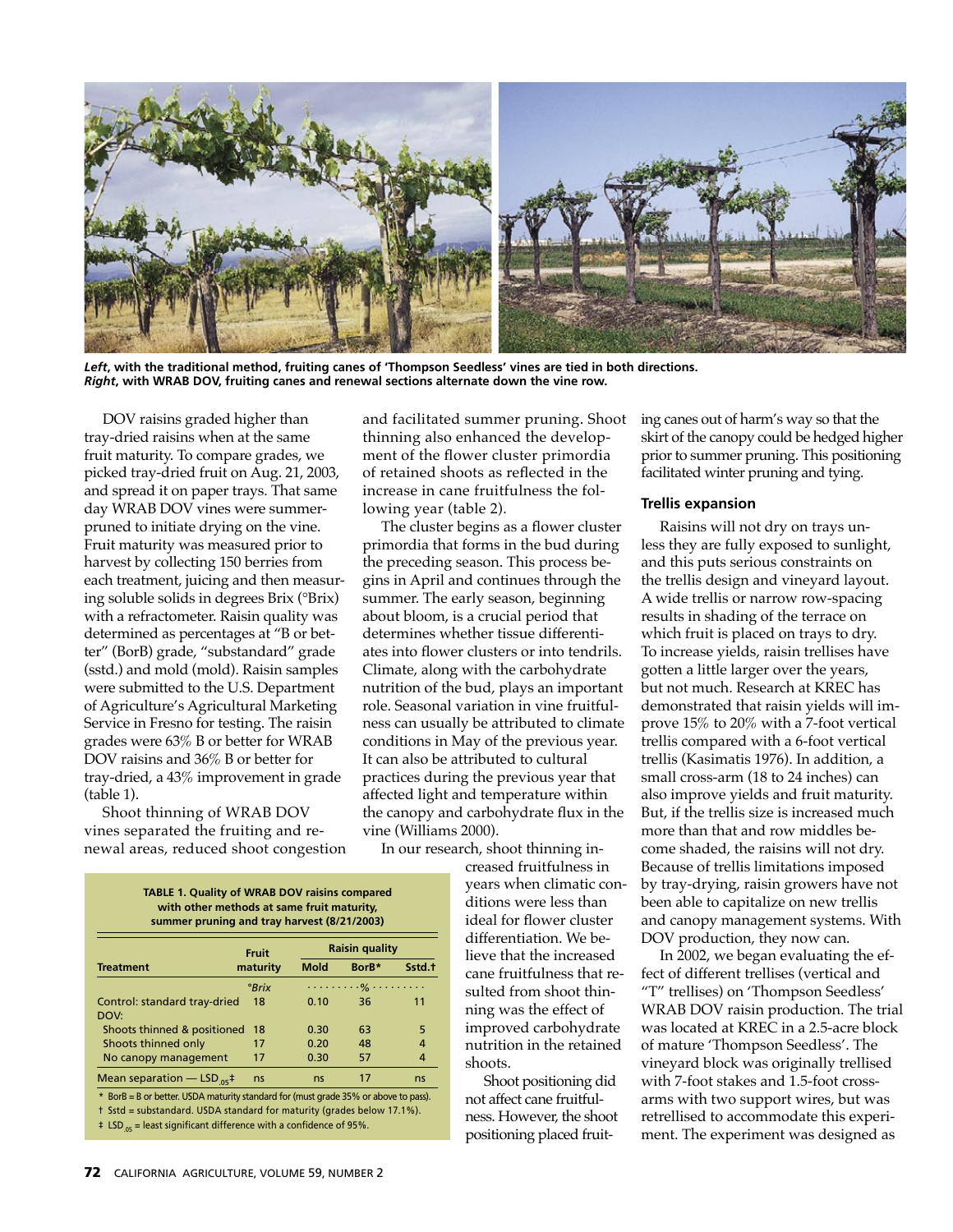#### **TABLE 2. Shoot thinning WRAB DOV increases cane fruitfulness**

|                                                                            | <b>Total flower clusters per vine</b> |      |      |  |  |
|----------------------------------------------------------------------------|---------------------------------------|------|------|--|--|
| <b>Treatments</b>                                                          | 2001                                  | 2002 | 2003 |  |  |
| Control: standard tray-dried 39<br>DOV:                                    |                                       | 75   | 42   |  |  |
| Shoots thinned only                                                        | 48                                    | 73   | 54   |  |  |
| No canopy management                                                       | 36                                    | 73   | 37   |  |  |
| Mean separation $-$ LSD $_{05}$ *                                          | 9                                     | ns   | 10   |  |  |
| * LSD $_{.05}$ = least significant difference with a confidence of<br>95%. |                                       |      |      |  |  |

**TABLE 3. WRAB DOV yields increased by expanding width of trellis (summer pruned, 8/13/03; harvested, 9/26/03)**

| <b>Trellis treatment</b>          | <b>Berry</b><br>weight<br>(8/13/03) | Soluble<br>solids<br>(8/13/03) | <b>Raisin</b><br>moisture<br>(9/26/03) | <b>Raisin</b><br>quality | <b>Raisin</b><br>yield* |
|-----------------------------------|-------------------------------------|--------------------------------|----------------------------------------|--------------------------|-------------------------|
|                                   | $\boldsymbol{g}$                    | °Brix                          | %                                      | $%$ BorB                 | tons/acre               |
| Vertical & 1 wire                 | 1.9                                 | 17.2                           | 14.8                                   | 46                       | 1.96                    |
| Vertical & 2 wires                | 1.8                                 | 17.6                           | 14.4                                   | 40                       | 2.06                    |
| 18" cross arm & 2 wires           | 1.9                                 | 17.7                           | 15.0                                   | 57                       | 2.54                    |
| 36" cross arm & 3 wires           | 2.0                                 | 17.5                           | 14.3                                   | 49                       | 2.76                    |
| 48" cross arm & 4 wires           | 1.9                                 | 17.7                           | 14.1                                   | 55                       | 3.46                    |
| Mean separation $-$ LSD $_{05}$ + | ns                                  | ns                             | ns                                     | ns                       | 0.44                    |

\* Raisin yield adjusted to 14% moisture for comparison.

 $\dagger$  LSD<sub>.05</sub> = least significant difference with a confidence of 95%.

a completely randomized block with six blocks (replications) and five treatments and using 40 vine plots. Five vines per plot were used for data collection.

All trellises utilized 7-foot stakes. Trellis treatments were: (1) vertical, one wire on top; (2) vertical, two wires (top and 14 inches below); (3) 1.5-foot crossarm and two wires; (4) 3-foot cross-arm and three wires; and (5) 4-foot cross-arm and four wires.

Vines for all treatments were pruned to five fruiting canes per vine. Canes were tied using the WRAB DOV system. Shoots were thinned and positioned in the spring. Summer pruning occurred in mid-August. Head fruit was harvested and hung on foliage wires 7 days after summer pruning. Raisins were hand-harvested

and weighed, and a subsample was collected for moisture and raisin quality measurements. Raisin yield was adjusted to 14% moisture based on the moisture content of raisin samples.

2003, the 1.5–foot, 3–foot and<br>  $\pm$  4–foot cross-arms increased yield mathic harvestes (and the monitor properties).<br>
by 27%, 38% and 73%, respectively compared with the verti-<br>
by 27%, 38% and 73%, respectively compared Raisin yield dramatically increased with the width of the cross-arm, and the results for 2002 and 2003 were similar. In 2003, the 1.5-foot, 3-foot and 4-foot cross-arms increased yield by 27%, 38% and 73%, respectively, compared with the vertical trellis. The vertical trellis (no cross-arm) was the least productive. The width of the cross-arm had no significant effect on berry weight, soluble solids or raisin quality. Raisin moisture was

similar for all cross-arm widths (table 3). A yield increase with no lowering of fruit maturity indicates that the wider trellises increased the vine's capacity for production.

# **Harvesting costs and methods**

WRAB DOV harvest costs were calculated for 2- and 3-ton-per-acre vineyards. This typifies the range in raisin yield across the growing region (table 4). Harvest costs for WRAB DOV are fixed on a per-acre basis; therefore, increasing yield proportionately decreases the harvest cost per ton. Tray-drying costs are fixed on a per-ton basis. For cost comparison, the harvest cost for tray-drying raisins is about \$300 per ton; whereas, the WRAB DOV harvest cost per ton is \$187.50 for a 2-ton-per-

| <b>Vine preparation</b>  |                       | <b>Vineyard production</b> |                                              |  |
|--------------------------|-----------------------|----------------------------|----------------------------------------------|--|
| and harvest cost         |                       | 2 tons/acre 3 tons/acre    |                                              |  |
|                          | <i><b>\$lacre</b></i> |                            | $\cdots \cdots \cdot s$ /ton $\cdots \cdots$ |  |
| Shoot selection and      |                       |                            |                                              |  |
| positioning (spring)     | 75.00                 | 37.50                      | 25.00                                        |  |
| Summer pruning           | 100.00                | 50.00                      | 33.33                                        |  |
| Harvest green clusters   |                       |                            |                                              |  |
| (hang on wire)           | 75.00                 | 37.50                      | 25.00                                        |  |
| Mechanical harvest*      | 125.00                | 62.50                      | 41.67                                        |  |
| Trellis repair after     |                       |                            |                                              |  |
| machine harvestt         | 50.00                 | 25.00                      | 16.67                                        |  |
| (Winter pruning credit)# | (50.00)               | (25.00)                    | (16.67)                                      |  |
| Total cost§              | 375.00                | 187.50                     | 125.00                                       |  |

\* DOV raisins can be hand-harvested for about \$75.00 per ton.

 † Trellis damage resulting from mechanical harvesting varies from little to significant depending on the age and condition of trellis. We estimated repair cost at \$50/acre.

‡ Winter pruning was \$50 per acre less than the cost of

pruning tray-dried vines.

§ Tray-drying harvest cost averages about \$300 per ton.

acre vineyard and \$125 for a 3-ton-peracre vineyard.

WRAB DOV production costs include shoot thinning and positioning to separate the fruiting and renewal sections, summer pruning, head fruit removal, machine harvest and trellis repair. The cost of summer pruning and head fruit removal varies considerably between vineyards. Summer pruning costs vary with vineyard age, vigor and vine architecture, and with how well the fruiting and renewal vine sections were separated by shoot thinning. WRAB DOV growers do not have the option of delaying summer pruning beyond late August if they are to successfully dry the raisins on the vine. Vines must be summer pruned no later than Aug. 20 in order to successfully dry raisins to 16%

moisture or below (USDA moisture requirement). It takes about 6 weeks for raisins to dry to 16% moisture when vines are summer pruned in mid-August. The drying season is essentially over by mid-October.

It is important that green fruit (head fruit) be removed prior to mechanical harvest, which is a major expense. Head fruit is found behind summer-pruned canes, on spurs or on canes that were missed during the summer pruning operation. Head fruit should be harvested within 1 to 10 days of summer pruning and placed on trellis wires to dry. If head fruit is to dry on the vine successfully, it must be placed on the wire no later than Aug. 20.